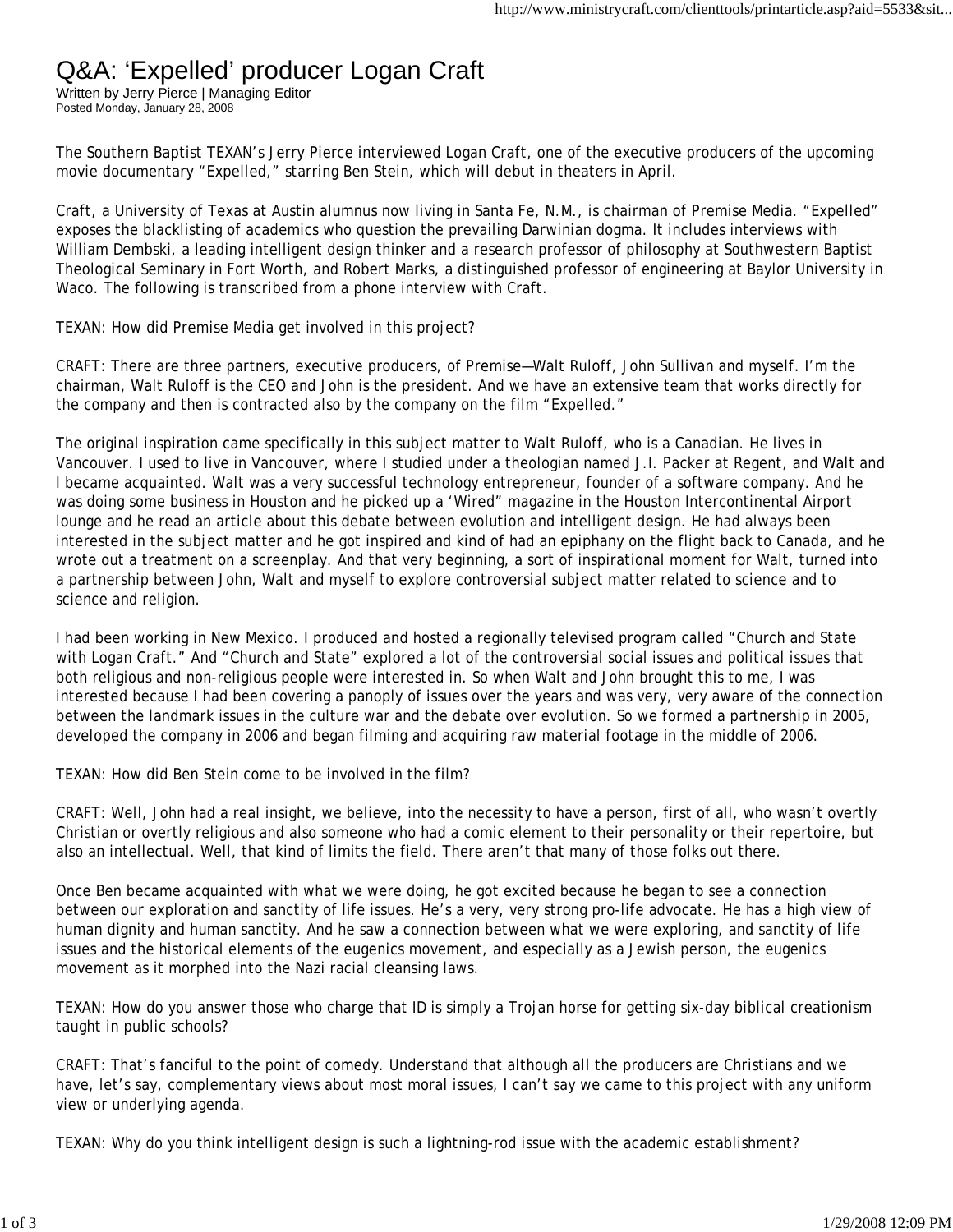CRAFT: ID is a threat to the Darwinian establishment because ID really is a scientific rather than theological discipline. Intelligent design as a scientific arena of exploration, inquiry and research—it doesn't reference any divine test. It doesn't even reference any natural philosophy that tries the explain God, per se. The public—wherever they are on the spectrum of how things started and developed, whether it was in six days and the world is 10,000 years old or whether it was a longer process—the number of people who actually understand and then buy into the Darwinian theory is very small.

The reason ID is a lightning rod is because ID threatens that foundational mechanism of Darwinism. It threatens the mechanics of random mutation and it threatens what we maintain is a metaphysical position of Darwinism, not a scientific position that it is an undesigned, random process. Intelligent design says, look, there is design in these structures in nature and the intelligence that we know more and more and more about every week now related to what is driving the structures, that's designed. It's obviously designed. It's extremely plausible that this is a designed structure. Intelligent design doesn't even address within the scientific inquiry the existence of a Designer, capital D, it's merely trying to say, "Look, when we come to studying phenomena in nature, we have basically been given a template where we must not study phenomena with any sort of design presuppositions."

We are saying that's becoming more and more untenable based on what we see in the DNA, the operations of the cell, the intelligence of the cell, the code that's driving structures and driving changes—this has got to be designed. Let's look at it from a design perspective. Random mutation may have made sense to Darwin 150 years ago, but that's because he thought the cell was protoplasm. He didn't know about the unbelievable intricacy and complexity of the cell and the machines working in the cell and the duplication and replication and regeneration going on in the cell. He didn't know about that. How is that code and that intelligence going to mutate along the lines of a Darwinian framework?

It's becoming more and more implausible. Science has become captive to an overarching philosophy of scientific materialism, and we believe science became captive to that predominantly through the propagation of the theory of Darwinism, especially the theory of Darwinism resting on its mechanics, which is random mutation, chance, and purposelessness in the complexity of the development of life forms.

Intelligent design, you see, goes right for the jugular and challenges that assumption, which then shakes the foundation which science has become captive to. If there is design in nature, it does beg the metaphysical question, does it not? If it's design, is it nature itself doing this, or is there a designer? That's what the Darwinists who are committed atheists do not like. They hate that.

TEXAN: I understand that William Dembski, formerly at Baylor, is in this film, as well as Robert Marks of Baylor. What was your reaction when you discovered the resistance to intelligent design research at places like Baylor or SMU?

CRAFT: That's no surprise. To me, the long history of religiously founded universities and colleges in the United States is typically one of the ultimate capturing of the colleges and universities by the progressive secularists. I think you see that at Baylor partly. You see that at SMU almost entirely.

The state universities and colleges are a different animal. What we see here is a struggle for a religiously founded university to maintain its credibility to the larger academic world and frequently that has come by simply being co-opted by whatever the zeitgeist of the day is, in this case, this commitment to scientific materialism. And so I think that Baylor and SMU don't easily have structures set up where those kinds of positions can be resisted at the institutional level. That's the problem. It's not that there are not academics or scientists or people like Marks or Dembski at these schools, it's at the institutional level—the same thing we see happening in science—that the high ground and levers of power are captured by people who are sympathetic to or embrace a materialistic outlook.

TEXAN: What's the most egregious example of discrimination on this issue that you've seen thus far?

CRAFT: We have a whole portfolio of some the 150 scientists we interviewed on both sides of this issue and even more educators who have been persecuted. I think the most egregious example today is Guillermo Gonzales, who is in the film. And the reason that is so egregious is because he is such an exemplary scientist and astronomer. And his view that the physical cosmos, the universe, the galaxies, reveal a structure of design, and for that alone that he would be denied tenure at a very prestigious state university [Iowa State], a man who has discovered two planets, and certain contributions he has made to the field of astronomy are groundbreaking—to me he's the most egregious